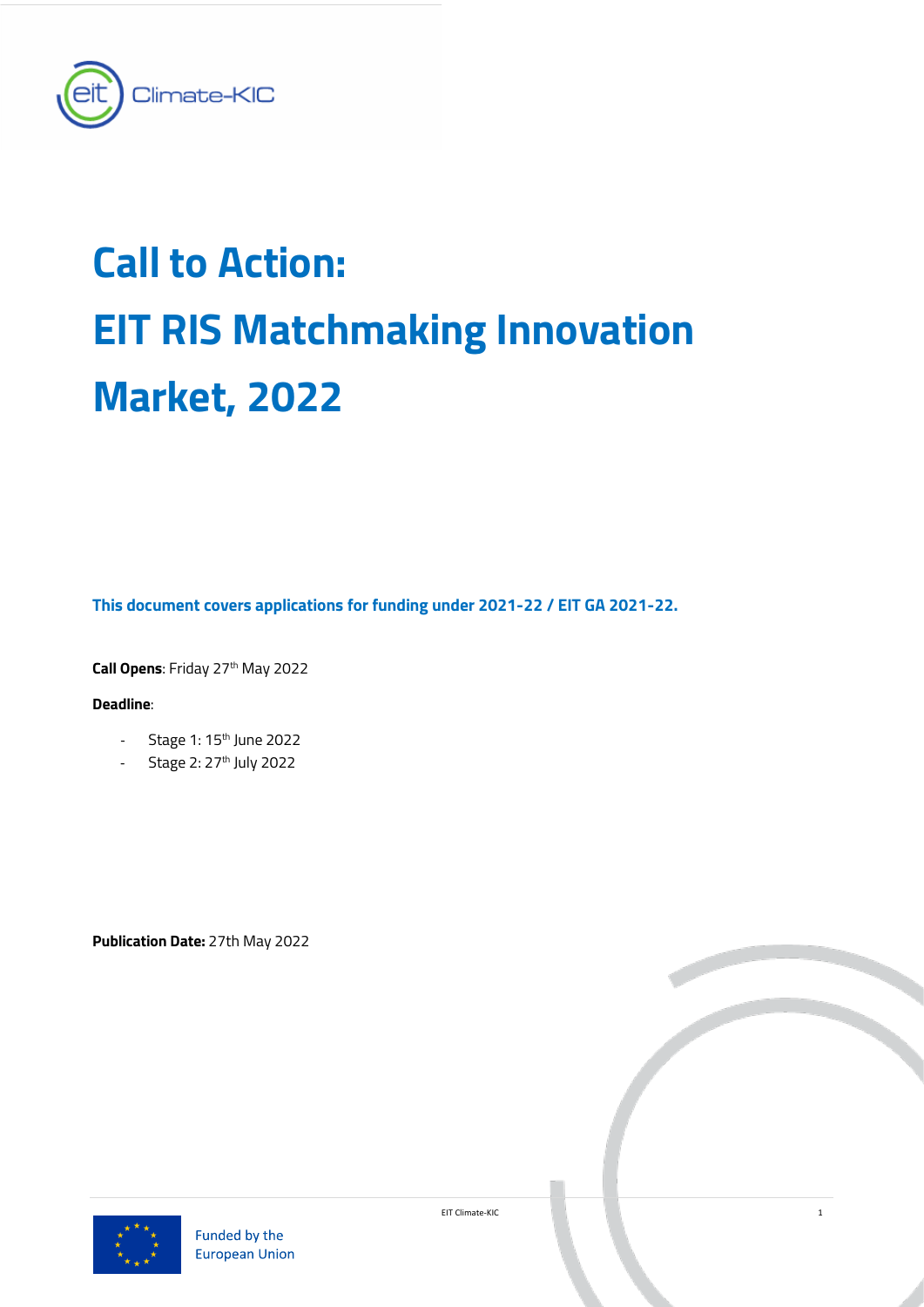

# Contents

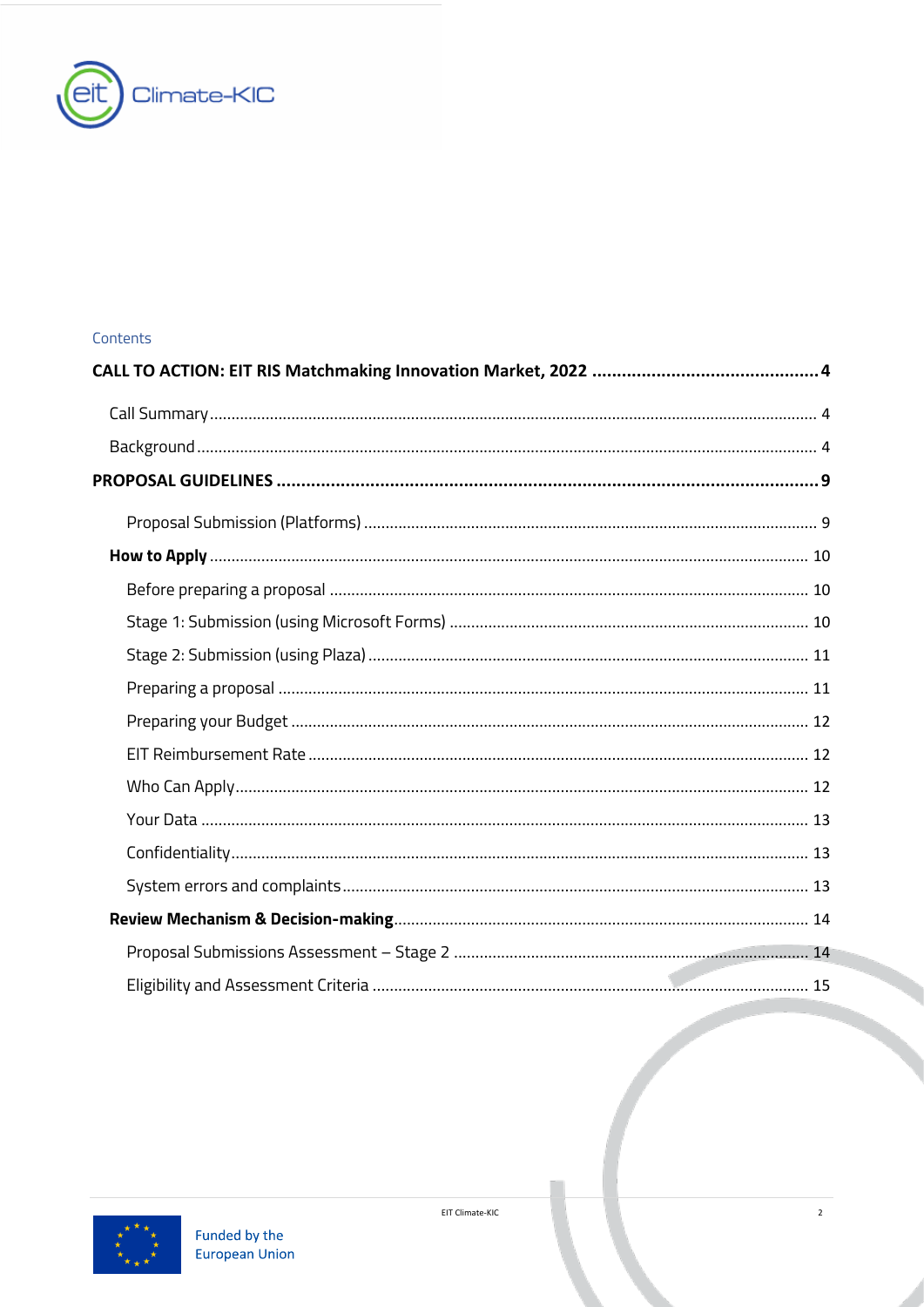

# Version Notes

| <b>Version</b> | <b>Changes</b>  | Date published |
|----------------|-----------------|----------------|
| 1.0            | Initial version | 27.05.2022     |
|                |                 |                |
|                |                 |                |
|                |                 |                |
|                |                 |                |



EIT Climate-KIC 3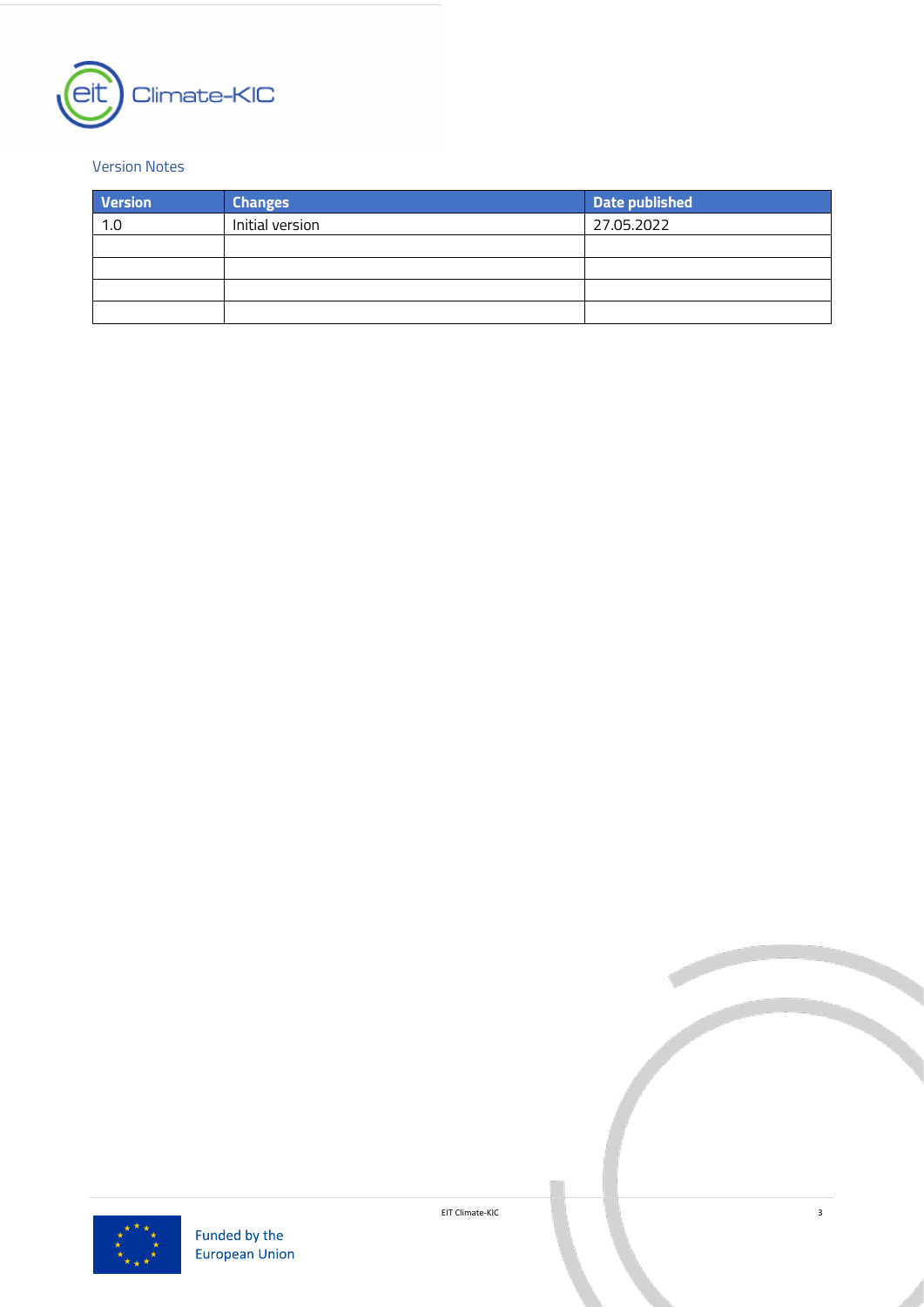

## <span id="page-3-0"></span>CALL TO ACTION: EIT RIS Matchmaking Innovation Market, 2022

## <span id="page-3-1"></span>Call Summary

This Call is aimed at overcoming one of the main problems in advancing innovation in areas of human activity that have a critical impact on greenhouse gas emissions – cities, land use, materials and finance – and to create climateresilient communities: replicating effort instead of strengthening what is already on the market. The goal of the Call is to enhance knowledge transfer among partners in the EIT Climate-KIC community and support the systemic challenge-led collaboration and the development of local and impactful climate action in RIS eligible countries*[1](#page-3-3)* .

This Call is open to all EU-based organisations (including Third Countries that associate with the Horizon Europe programme[2](#page-3-4) ) interested in bringing forward in RIS countries their innovative products/services in relation to EIT Climate-KICs ["Transformation,](https://www.climate-kic.org/wp-content/uploads/2018/12/Transformation-in-time.pdf) in Time" strategy. By 'bringing forward' we mean that they are interested in knowledge transfer, scaling up, contributing to further developing a service/product, finding collaborators to build a new customer base, etc.

The action is aligned with the KIC's portfolio strategic fit through its alignment with the approved activity plan by the EIT. The activity reflects the EU dimension character, and the Knowledge Triangle Integration approach is encouraged.

The Call is formed of two Stages. The first stage ("Stage 1") invites proponents to submit either: products/services for local actions in RIS eligible countries as described above ("Supply"), or to submit a challenge/problem for cocreating solutions to ("Demand") – culminating in the Matchmaking Innovation Market Event ("Event") in May 2022. The second stage ("Stage 2") then invites proposals developed in/as an outcome of the Event to bid for EIT grant support to develop initiatives and/or pilot actions in RIS eligible countries in 2022.

All projects in Stage 2 are required to be led by a RIS eligible EIT Climate-KIC Partner/organisation, though any community Partner/organisations may form part of any consortia. For further information on eligibility for Stage 2 and accessing EIT grant, please read through the *Proposal Guidelines* section of this document.

#### <span id="page-3-2"></span>**Background**

In EIT Climate-KIC we identify and support innovation that helps society mitigate and adapt to climate change. EIT Climate-KIC works on transformative, systemic innovation that involves many connected innovations developing in parallel to trigger a shift in the system.

The EIT Regional Innovation Scheme (EIT RIS) is designed as a **long-term initiative to strengthen the national and regional innovation ecosystems of countries that are moderate and modest innovators according to the European Commission regional innovation scorecard.** The overarching objective of the EIT RIS is to **contribute to the** 

<span id="page-3-4"></span><sup>&</sup>lt;sup>2</sup> Organisations located in Third Countries will only be eligible to receive EIT contributions if the country that they are located in associates. Please review any restrictions and conditions that may pertain to the relevant countries, along with the current status of the Association Agreement negotiations. EIT Climate-KIC especially welcomes and encourages applications coming from those geographical areas where ecosystem development activities remain limited.



<span id="page-3-3"></span><sup>&</sup>lt;sup>1</sup>RIS eligible countries: Bulgaria, Croatia, Cyprus, Czech Republic, Estonia, Greece, Hungary, Italy, Malta, Latvia, Lithuania, Poland, Portugal, Romania, Slovakia, Slovenia, Spain

Horizon Europe Associated Countries: Montenegro, Republic of North Macedonia, Serbia, Turkey, Ukraine

Outermost Regions: Guadeloupe, French Guiana, Réunion, Martinique, Mayotte and Saint-Martin (France), the Azores and Madeira (Portugal), and the Canary Islands (Spain)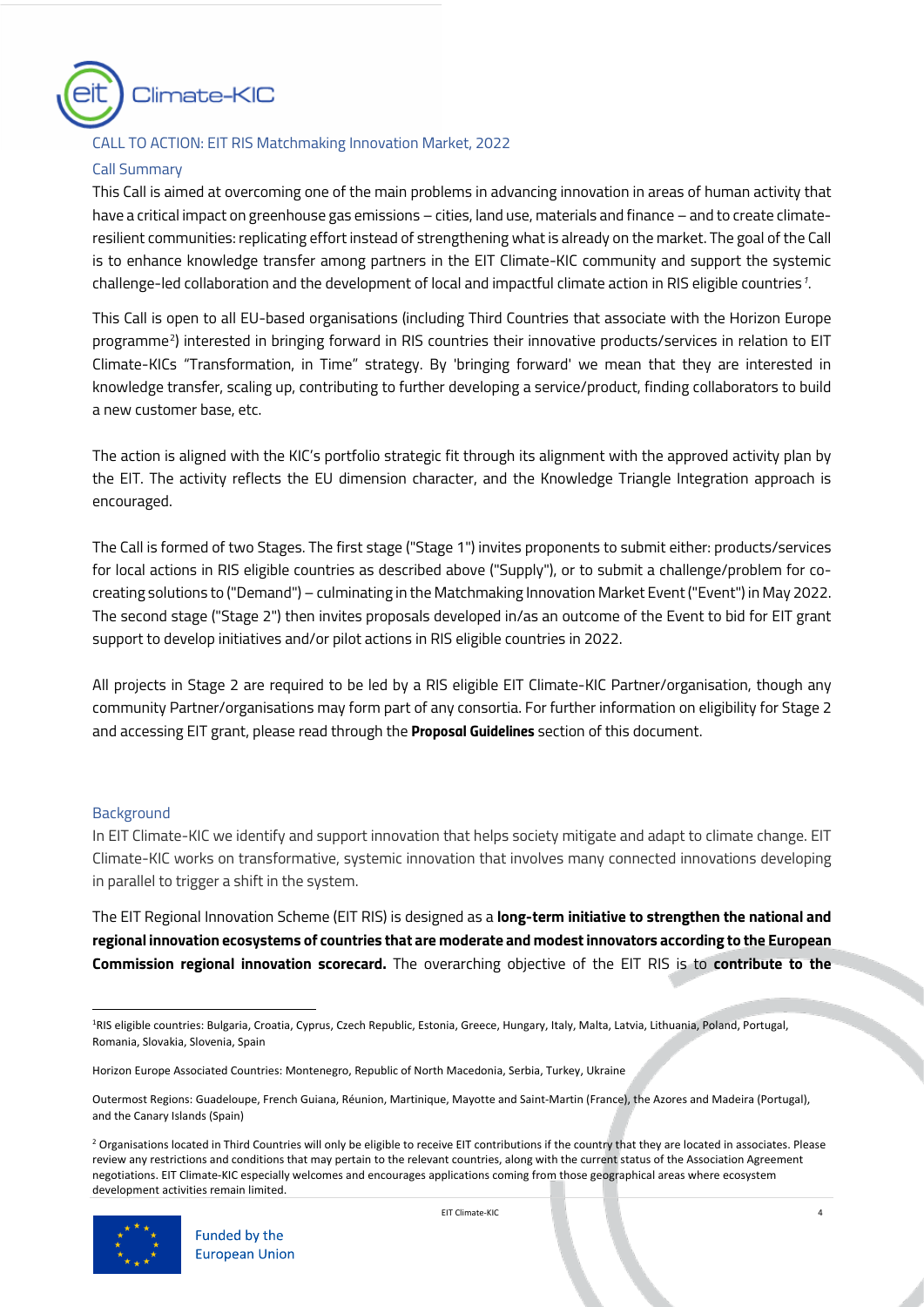

**advancement of the innovation performance of these countries and regions by strengthening the capacity of their innovation enablers and actors and linkages among them** (such as business accelerators, incubators, start-ups, scale-ups, businesses including SMEs, agencies, educational and research institutions and their infrastructures, etc.) through the dissemination of the Knowledge Triangle Innovation (KTI)<sup>[3](#page-4-0)</sup> approach, the cornerstone of the EIT intervention logic.

In fact, Europe is characterized by **considerable disparities in research and innovation performance** (e.g., EU15- EU13, Northern-Southern countries). One reason for lower innovation performance is missing or weak interaction linkages among the key players—businesses and research institutions and academia, as well as between private and public sectors, including a lack of know-how of innovation schemes and a structured, systemic approach toward innovation.

As a response to this challenge, the EIT RIS was introduced by the European Parliament and the Council as part of the [EIT's Strategic Innovation Agenda \(SIA\) 2014-2020.](https://eit.europa.eu/sites/default/files/Strategic%20Innovation%20Agenda%20%28SIA%29.pdf) It is designed to share good practices and experiences emerging from the EIT Community's activities, building capacities and untapping hidden talents from Southern and Central Eastern Europe while widening participation in KIC activities. Therefore, the aim of the EIT RIS is to help **integrate and cross-fertilize the knowledge and know-how** of the KIC Communities and widen participation in the KICs across Europe.

In 2021, Members of the European Parliament approved a sharpened focus on regional innovation, pushing more EIT activity to less innovative EU countries. The EIT RIS, providing extra funding for member states with fewer members involved in EIT Knowledge and Innovation Communities (KICs), will now have a set budget, spending 10 to 15% of EIT funding on widening geographical participation and fostering innovation hubs.

Therefore, we welcome impactful ideas that can partner up with EIT Climate-KIC to lead the transformative change and speed up innovation acceleration in RIS countries.

## *Eligible countries*

For the period 2021-2024, countries eligible for EIT RIS activities are those identified as either "**moderate" or "modest" innovator in at least one** of the three European Innovation Scoreboard (EIS) **annual reports issued in 2018, 2019 and 2020.**

<span id="page-4-0"></span><sup>3</sup> The KTI is the Knowledge Triangle Integration – the integration and interaction of the three areas of Business, Research/Innovation, and Education.

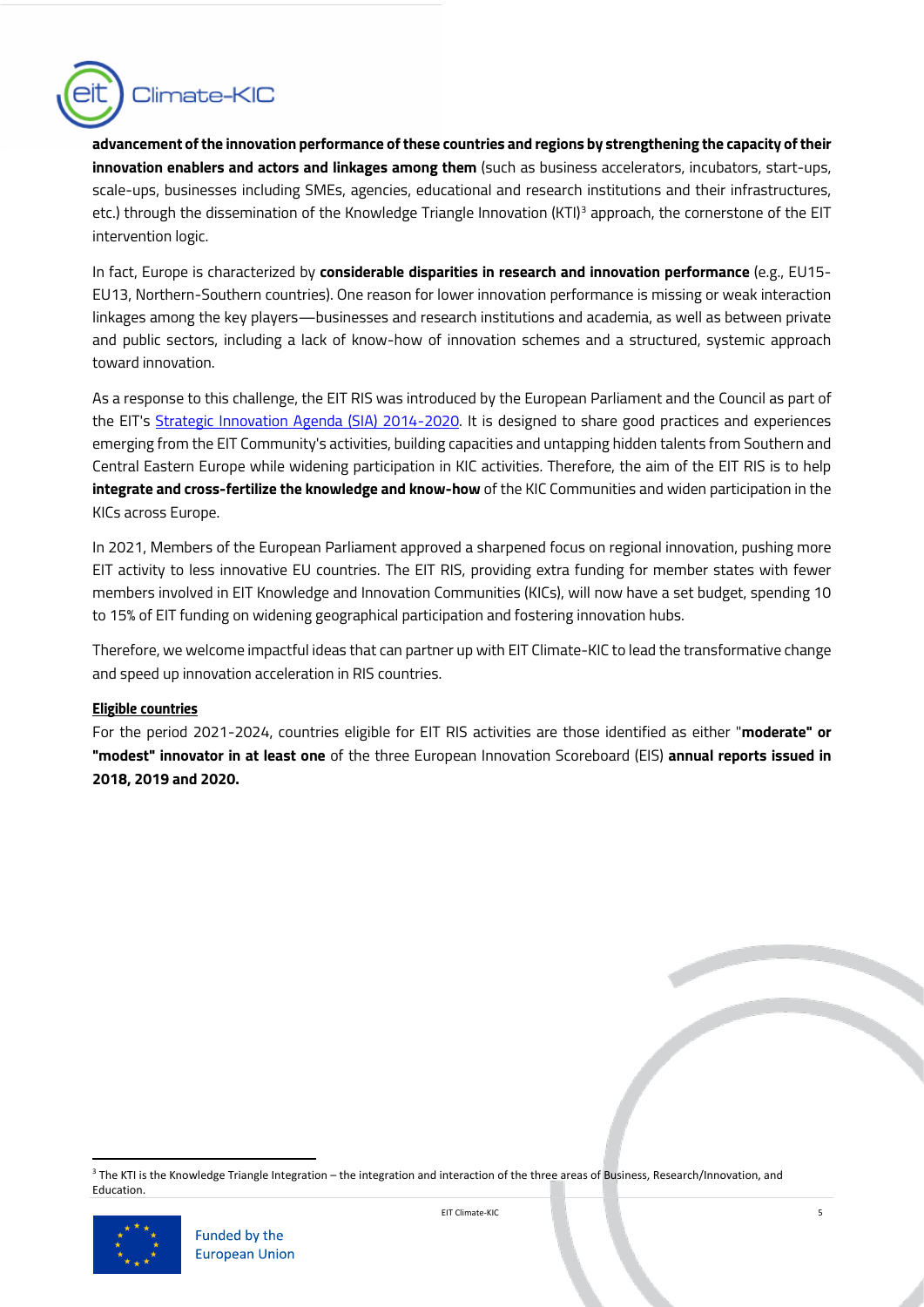

## **Call to Action briefing**

The Call aims to facilitate an innovation matchmaking market, where members of the community can establish direct relationships between the offers of innovative products/services (Supply), and requests for solutions to challenges and problems (Demand) presented via the Expression of Interest (EOI) stage, in order to identify initiatives and pilots/projects. In this way, developing new project ideas will open new opportunities for future collaboration, helping to generate new business possibilities.

## **Stage 1: Expression of Interest (EOI)**

In the first Stage of this Call, proponents submit EOIs as either a *Demand* or *Supply* actor to EIT Climate-KIC's [Microsoft Forms.](https://forms.office.com/r/ZSLhGWtCgq)

EOIs that are submitted will then be invited to attend the Matchmaking Innovation Market Event, which will be held to interact with proponents and community members to learn more about the innovation offers and requests, the opportunities arising, and to begin shaping possible innovation initiatives and/or pilot projects.

#### *Supply*

The EOI for the supply of products/services can be from **either** non- or current-EIT Climate-KIC Community members (i.e., Partners and non-Partners). The EOI form will ask various questions to facilitate the process for matchmaking.

#### *Demand*

The EOI for problems / challenges to be tackled through this Call must be submitted by organisations based in RIS eligible countries for/with whom any resulting project would be implemented. As with Supply, the form will collect pertinent information about the Demand that can be used to start the matchmaking with possible services, products, processes, or indeed other Demand requests that present opportunities for collaboration, innovation and scaling.

## **Stage 2: Initiatives and/or Pilot Project Proposals, EIT Grant Support**

All ideas should address the assessment criteria set out in the section "Eligibility and Assessment Criteria" taking into account their contribution to the acceleration of innovation towards RIS countries, the impact of the proposed initiative/pilot project idea, the inclusion of demand owner(s), the communication to and engagement with citizens, and a plan for the financial sustainability of the initiative/pilot project.

At the conclusion of the Event, attendees and burgeoning project consortia will be invited to submit initiative and/or pilot proposals for EIT grant support. These proposals must be able to demonstrate:

- a clear link between the submitted idea and the Matchmaking Innovation Market event;
- must be led by an EIT Climate-KIC **partner from any RIS eligible organisation** ;
- must include at least one organisation that attended the Event, and;
- must be completed by the end of 2022.

In order to be eligible for EIT grant support, initiatives must meet specific EIT Innovation requirements.

The innovation initiative/pilot should:

• result in a product/service launch in the specified RIS country, either in 2022 or a future identified year;

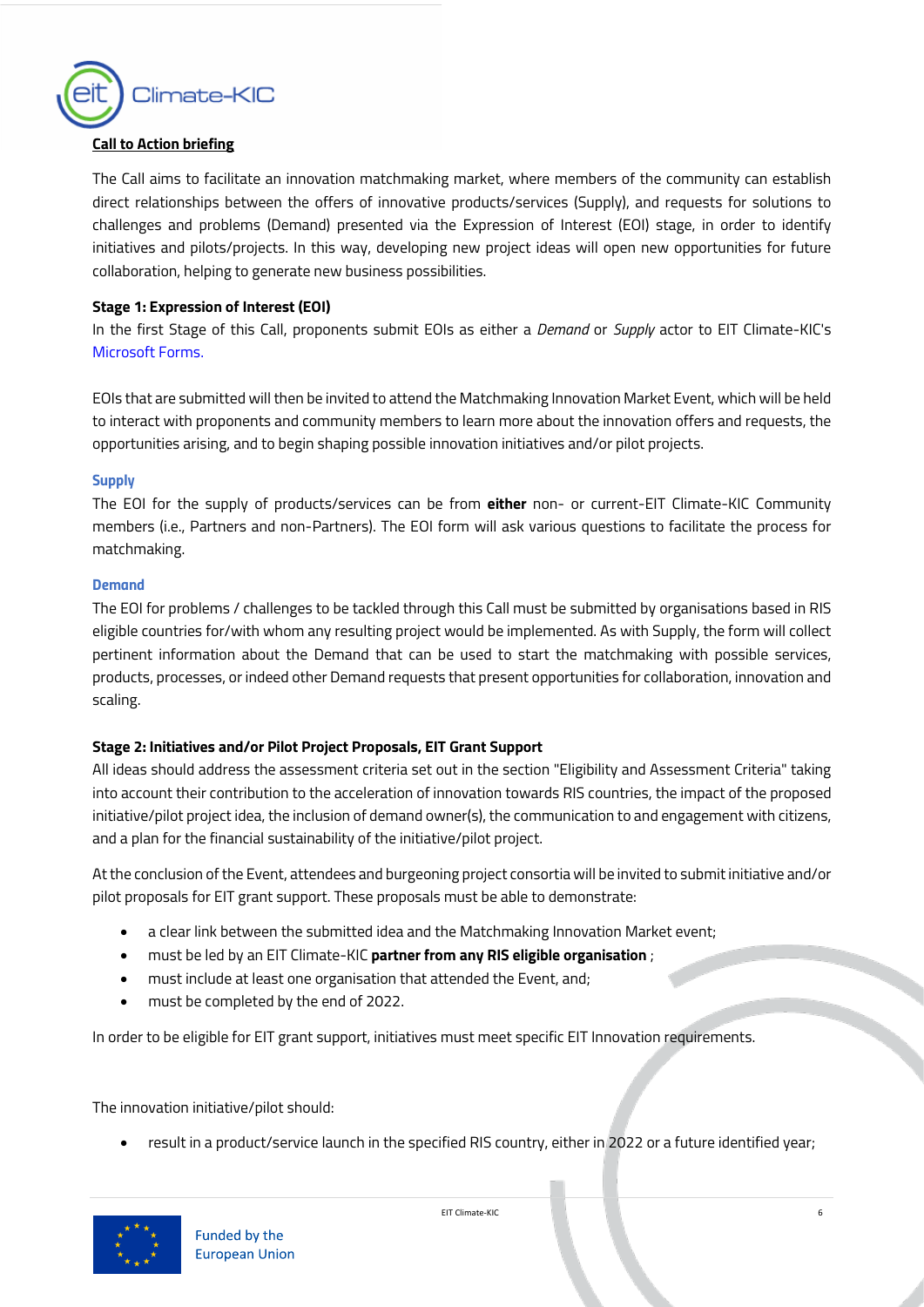

- demonstrate the Knowledge Triangle Integration, i.e. bring together business, research and innovation, and education actors – whether as part of the consortium or wider stakeholder engagement;
- contain plans for developing a commercialization (financial sustainability) strategy, and be open to concluding a revenue participation agreement with EIT Climate-KIC in the event revenues would be generated on the back of the product/service (see *Special Notices and Requirements* for further details);
- contain an element related to the dissemination and exploitation of the results of the innovation, and specifically engagement with citizens.

For full information of the eligibility and assessment criteria, please see *Special Notices and Requirements (immediately below)* and the relevant Proposal Guidelines sections of this document.

## **Timeline Overview**

- The Call (Stage 1) will be open from 27th of May until the 15th of June, when the reception of the EOI will be closed.
- On the 17th of June, the **Matchmaking Innovation Market event** will take place.
- Stage 2 of the process will open immediately following the event and close on 27th of July, after which there will be an assessment and selection process.
- Successful initiatives (supported by EIT grant)<sup>[4](#page-6-0)</sup> are expected to start on the 3rd of August and complete on 31st December 2022.

# **List of important information:**

- − Stage 2 proposal should be led by a RIS eligible Partner/organization of EIT Climate-KIC.
- Other consortium Partners/organisations may be KIC Partners or third-party organisations.
- − Initiative proposal submissions: only projects/consortia deriving from the Matchmaking Innovation Market event may participate in Stage 2 submission – at least one of the consortium members must have attended the Event otherwise the proposal will not be eligible
- − Final initiative/pilot project outputs: will evidence that the grant has been used to scale a product/service and/or boost the cooperation among RIS and non-RIS partners.

EIT supported innovation projects are expected to have strong commercialization and scaling strategy from the outset. The intention is to ensure that EU grant funding supports innovation that is financially sustainable in the long-term and for highly successful innovations to contribute back to the Innovation Community to support the next wave of innovation.

## **Financial participation mechanism**

EIT Climate-KIC expects that all EOIs and Proposals will clearly address this commercialization requirement. A financial participation mechanism is also required whereby highly successful commercial outcomes would trigger a success fee payment back to EIT Climate-KIC to re-invest in innovation. The financial participation mechanism can be EIT Climate-KIC's standard Revenue Participation Agreement (RPA) model or can be an alternative custom model proposed by the project consortium. If an RPA has already previously been signed with EIT Climate-KIC, this can be carried forward and updated to reflect this additional project. A signed financial participation agreement should be included as a project deliverable in case of a grant to an existing EIT Climate-KIC Partner, and as an award condition in the case of a Grant Award to non-EIT Climate-KIC Partners. Proposals should also address the possible

<span id="page-6-0"></span><sup>&</sup>lt;sup>4</sup> There is no foreseen pre-financing for the accepted proposals of this call. Funding will be allocated via an EIT grant. Eligible costs will be reimbursed, according to EIT funding requirements.

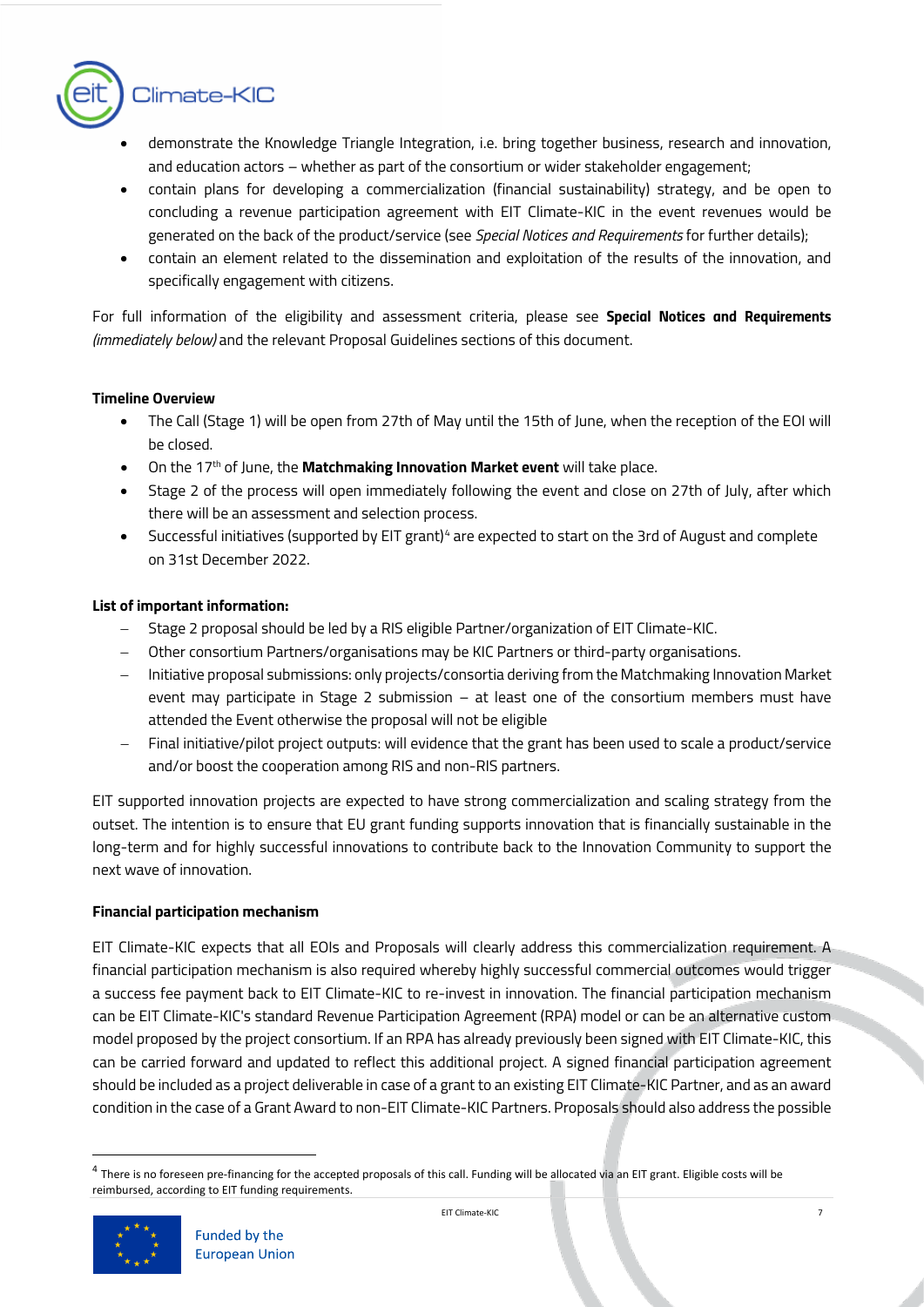

Intellectual Property (IP) questions that may arise during the project and seek to resolve this as part of project implementation.

## **Key Performance Indicators (KPIs)**

We encourage proposals delivering on one or more of the following EIT **core** KPIs:

- EITHE02.1 # Marketed Innovations.
- EITHE02.2-EITRIS, # EIT RIS Marketed Innovations.

We encourage proposals delivering on one or more of the following KPIs

- EITHE01.3-EITRIS, # EIT RIS designed/tested innovations. EITHE01.6 # Participants involved in designing/testing of innovative products/services per KTI area and country.
- CKIC02 # Innovation Opportunities identified.
- CKIC09 # Knowledge transfer/knowledge adoptions.

## **Please remember to check carefully [KPI evidence requirements](https://eitclimatekic.sharepoint.com/:b:/s/OPSTEAM/ERus6C_JlDhFnvDbCzNe-JwBV42z1-g33dfap27I1thAeQ?e=5PdP3G) before adding a KPI to your proposal.**

Any successful proposal shall have a formal ex-post impact assessment within at least five years after the end of the activity, to follow the impact of the activity's outputs.

#### **Note on IPR**

Results or outputs of activities are owned by applicants, unless joint ownership or a transfer of ownership is agreed in writing. Note that successful applicants must adequately protect their results. Consider granting licences for any specific users or intended audiences. Please refer to Article 16 and p.102-110 under Annex 5 of the Horizon Europe's Model Grant Agreement guidance for further information (see [here\)](https://ec.europa.eu/info/funding-tenders/opportunities/docs/2021-2027/common/agr-contr/general-mga_horizon-euratom_en.pdf).

## **Branding**

Strict adherence to EIT Climate-KIC branding guidelines will be required. Please see our website for access to branding manual and logos[: https://www.climate-kic.org/who-we-are/media-and-brand/](https://www.climate-kic.org/who-we-are/media-and-brand/) .

Special attention should be given to ensure the following

- Information on the projects should be published on the beneficiaries' websites or social media accounts (including project summary, coordinator contact details, list of participants, appropriate branding and any outputs or results)
- Any promotional activities, publications or website should correctly display the European flag and funding statement as well as EIT Climate-KIC's logo (see link above)
- Any output (publication, report, website or other) resulting from the experiment is suitable to be published in the EU Funding & Tenders Portal for public dissemination.

See further information under Article 17 of the Horizon Europe Model Grant Agreement, se[e here.](https://ec.europa.eu/info/funding-tenders/opportunities/docs/2021-2027/common/agr-contr/general-mga_horizon-euratom_en.pdf)



EIT Climate-KIC 8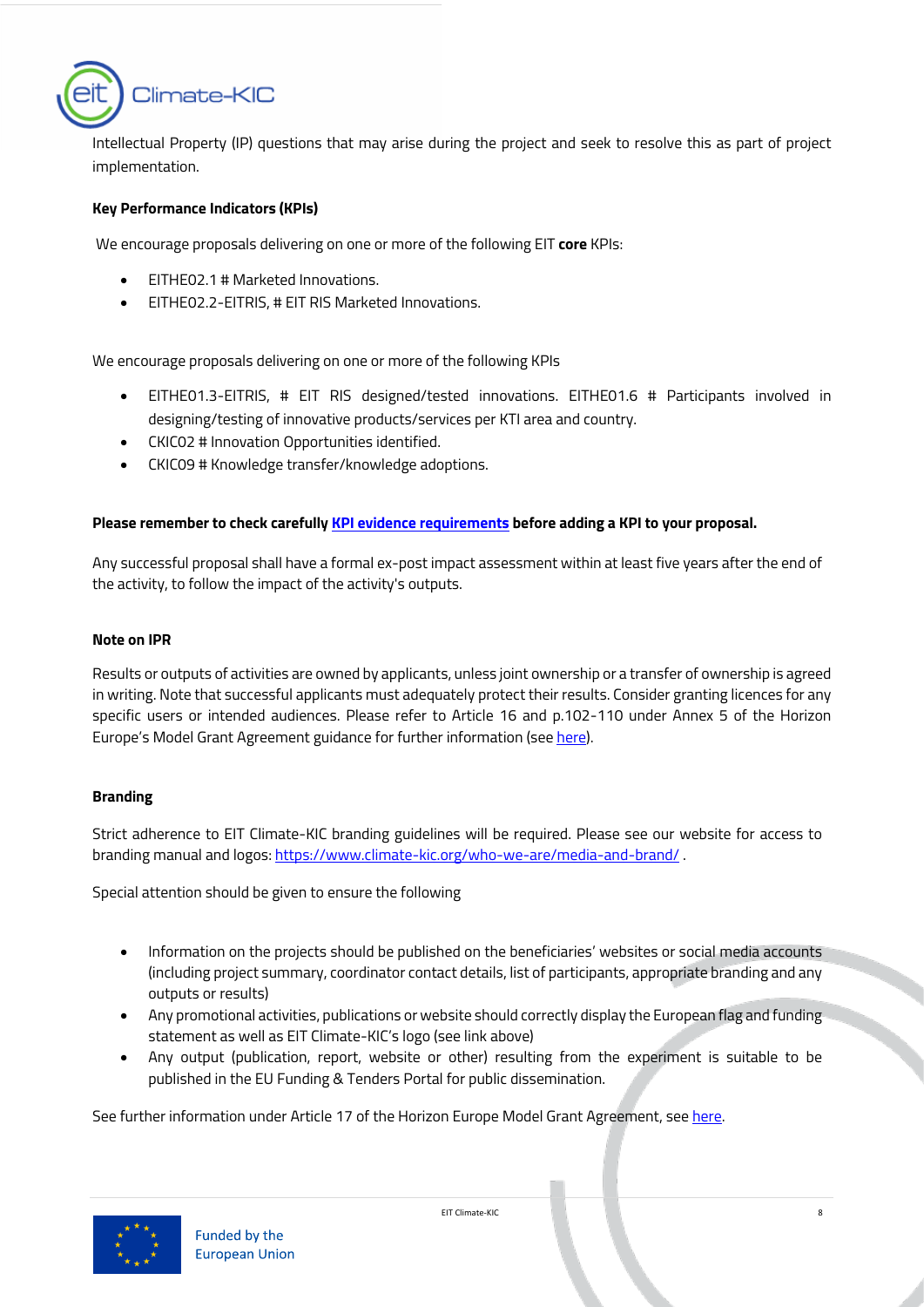

<span id="page-8-0"></span>Key Dates

## **This Call for proposals covers funding applications for 2022 start dates only.**

| Date / Time<br>(CEST)              | <b>Item</b>                                      | Link (if applicable)                                                                                             |
|------------------------------------|--------------------------------------------------|------------------------------------------------------------------------------------------------------------------|
| 27 May 2022                        | Call documentation<br>released                   | EIT Climate-KIC.org                                                                                              |
| 27 May 2022                        | Stage 1: Expression<br>of Interest (EOI)<br>Open | <b>Microsoft Forms</b>                                                                                           |
| 3 June 2022                        | Information                                      | Zoom (Link here)                                                                                                 |
| <b>10.00 CEST</b>                  | session (1h)                                     | Code: Climate 123                                                                                                |
| 15 June 2022,                      | Stage 1: EOI                                     | <b>Microsoft Forms</b>                                                                                           |
| <b>18.00 CEST</b>                  | Deadline                                         |                                                                                                                  |
| 17 June 2022                       | Matchmaking                                      | Join Zoom Meeting                                                                                                |
| <b>10:00 CEST</b>                  | <b>Innovation Market</b>                         | https://us06web.zoom.us/meeting/register/tZ0sf-                                                                  |
|                                    | Event (4h)                                       | Cgrj8tH9P6ZCudPR80y8Fe1seilNLF                                                                                   |
|                                    |                                                  | Passcode: Climate 123                                                                                            |
| 21 June 2022                       | Stage 2: Pilot<br>Project submission<br>open     | (Submission process/platform to be shared upon the closing of Stage 1)                                           |
| 27 July 2022,<br><b>18.00 CEST</b> | Stage 2: Pilot<br>Project Deadline               |                                                                                                                  |
| 03 August<br>2022                  | Decision<br>Communication                        | Proponents contacted directly; outcomes will be published later at EIT<br><b>Climate-KIC.org (Outcomes page)</b> |

## <span id="page-8-1"></span>Proposal Submission (Platforms)

For Stage 1, proposals can be submitted using [Microsoft Forms](https://forms.office.com/r/ZSLhGWtCgq) at any time from the launch of the Expression of Interest Call Stage until the date and time of closing as indicated in the timeline section of this document.

## **All applications must be submitted via the relevant process / platform as indicated above.**

Stage 2 of the process is contingent on participation in Stage 1. During stage 2 some proposal basic information will be submitted via PLAZA including the following information: partners, project specification, risk management, project specifics, outputs & deliverables, KPIs and budgets.

**Please note:** No extensions will be granted. Any changes to the proposal after the closing of stage two requested by the applicant after submission will not be allowed.

We will not accept any applications submitted outside of the systems.

New subgrantees, partners will be subject to a due diligence to confirm eligibility prior to award.

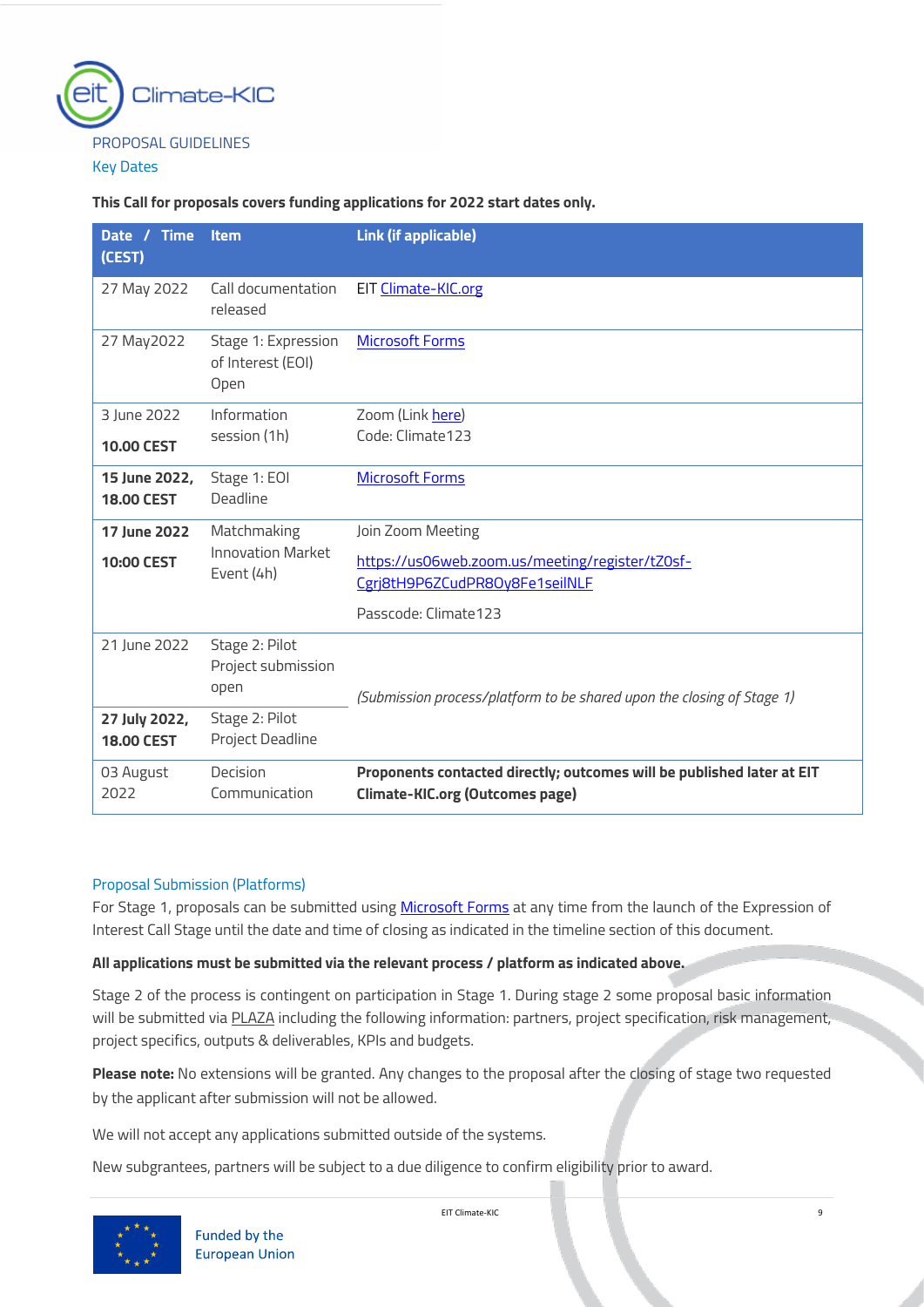

# <span id="page-9-1"></span><span id="page-9-0"></span>**How to Apply** Before preparing a proposal

To participate in this Call, you should ensure:

| <b>Checklist</b>                                                                                                                                                                                                                                                                                                                                                                                        |   |
|---------------------------------------------------------------------------------------------------------------------------------------------------------------------------------------------------------------------------------------------------------------------------------------------------------------------------------------------------------------------------------------------------------|---|
| You have read this document carefully and started to think about what contribution your<br>idea/project could make concerning the Call-to-Action brief.                                                                                                                                                                                                                                                 |   |
| You have spoken to people at EIT Climate-KIC about the idea you have, to see if it is worth<br>submitting a proposal; if you are unsure whom to contact, please contact the EIT Climate-KIC<br>Community Desk at communitydesk@climate-kic.org or contact ignacio.chanza@climate-kic.org                                                                                                                |   |
| Please ensure that all required information is provided. Without the availability of the relevant<br>information the application will not be progressed.                                                                                                                                                                                                                                                |   |
| All applications should be written in English. Exceptions can be made for supporting documents,<br>where they are requested/can be submitted, such as letters of intent - these documents could be<br>written in one of the official languages update them update thems spoken in the country from<br>which the application is submitted. You may choose to provide a summary in English <sup>5</sup> . |   |
| Prepare your budget carefully considering the strict rules applied to Horizon Europe (HE) eligible<br>costs. Based on experience, EIT Climate-KIC strongly recommends careful attention to<br>constructing a compliant budget and developing clear cost category descriptions that respond to<br>the HE guidance. Please refer to the pre-draft <b>Annotated Model Grant Agreemen</b> t here.           | □ |
| Ensure your availability to attend the scheduled Matchmaker Innovation Market Event - see<br>timeline above for further information.                                                                                                                                                                                                                                                                    |   |

# <span id="page-9-2"></span>Stage 1: Submission (using Microsoft Forms)

If you have done all the above and wish to proceed, you should then complete *Stage 1: Expression of Interest* by the specified deadline. To do so:

• Submissions should be made i[n Microsoft Forms.](https://forms.office.com/r/ZSLhGWtCgq) 

EIT Climate-KIC will not proceed with any late applications, outside of the specified process and/or system.

If you experience difficulties with the systems and/or process, please contact the EIT Climate-KIC Community Desk at [communitydesk@climate-kic.org,](mailto:communitydesk@climate-kic.org) stating the name of the Call in the subject and the issue encountered in the body of the email message.

<span id="page-9-3"></span><sup>&</sup>lt;sup>5</sup> EIT Climate-KIC reserves the right to request a translation at any time. EIT Climate-KIC also reserves the right not to pass additional information to reviewers if not provided in English or supported by a translation.

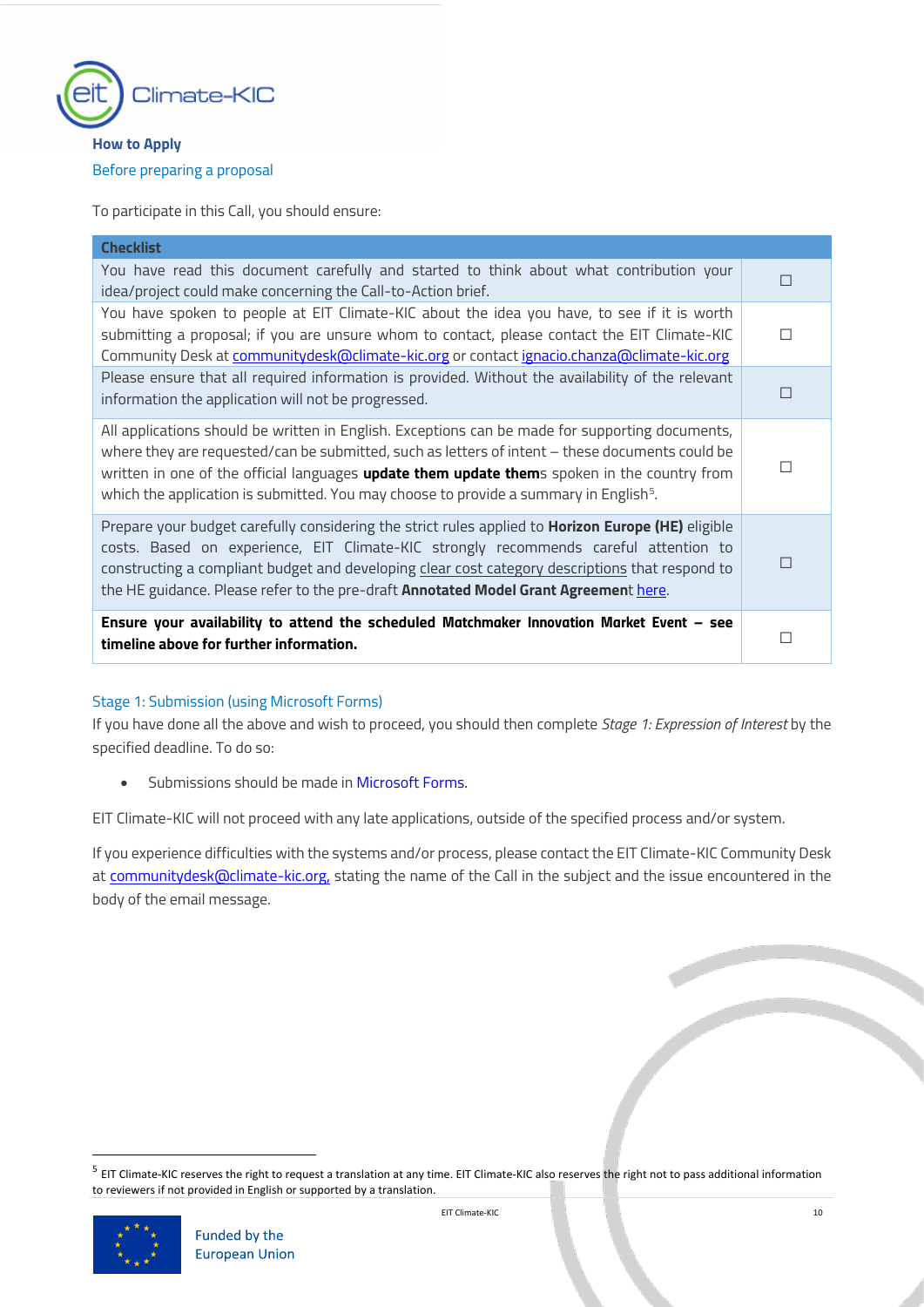

## <span id="page-10-0"></span>Stage 2: Submission (using Plaza)

The process, template and/or system for submitting initiatives/pilot proposals will be communicated at the end of Stage 1 to participants of the *Matchmaking Innovation Market Event*.

## <span id="page-10-1"></span>Preparing a proposal

When completing your submissions to Stages 1 and 2 of this Call, you will need to pay attention to:

## **Stage 1 (Expression of Interest):**

- A clear articulation of either:
	- o DEMAND: need, problem or challenge you are looking to address, and as defined / in response to the Call-to-Action brief;
	- o SUPPLY: the product, service, expertise, innovation opportunity you wish to pilot in response to a matched need, problem, challenge (as defined by you, and aiming to be matched through the *Matchmaking Innovation Market Event*);
- The geographical focus of any activities, the organisations involved in the proposal, the intended/required start and end date;

## **Stage 2:**

- How you detail the activities that will be conducted (the work plan) to achieve the objectives of the initiative/ pilot project.
- How your proposal responds to the defined challenge, scope and impact of the identified need, problem, challenge, through intended outcomes and KPIs.
- The outputs of your work. EIT Climate-KIC uses the format of Outputs, Deliverables, and KPIs.
	- Outputs should be considered substantial pieces of work done to achieve the objectives a typical formulation might see one output per work package.
	- Deliverables are supporting documentary evidence that prove the work has taken place to the standard planned and they should always be of high quality. Each Output is associated to one or more Deliverables. KPIs are Key Performance Indicators, and they are separated into two sets of KPIs – EIT Climate-KIC KPIs and EIT KPIs; see the Call to Action for details of KPIs that are in scope for this programme and that should be targeted in submission.
	- You must include KPIs in your proposal which align with the programmatic KPIs.
		- It is highly recommended to carefull[y read evidence required](http://www.climate-kic.org/partner-information-page/2021-kpi-guidance-for-partners/) for reporting against KPIs, before the inclusion of any KPI in the proposal. **Do not base the inclusion of KPIs only on their title.**
- Plans for financial and delivery sustainability and scalability via other funding streams and new income streams (see Annex 2 for further information).

**Important**: Please note that proponents are responsible for checking the EIT Climate-KIC website for updated information related to this Call. Amendments to the Guidelines and Frequently-Asked-Questions may be issued from time to time.

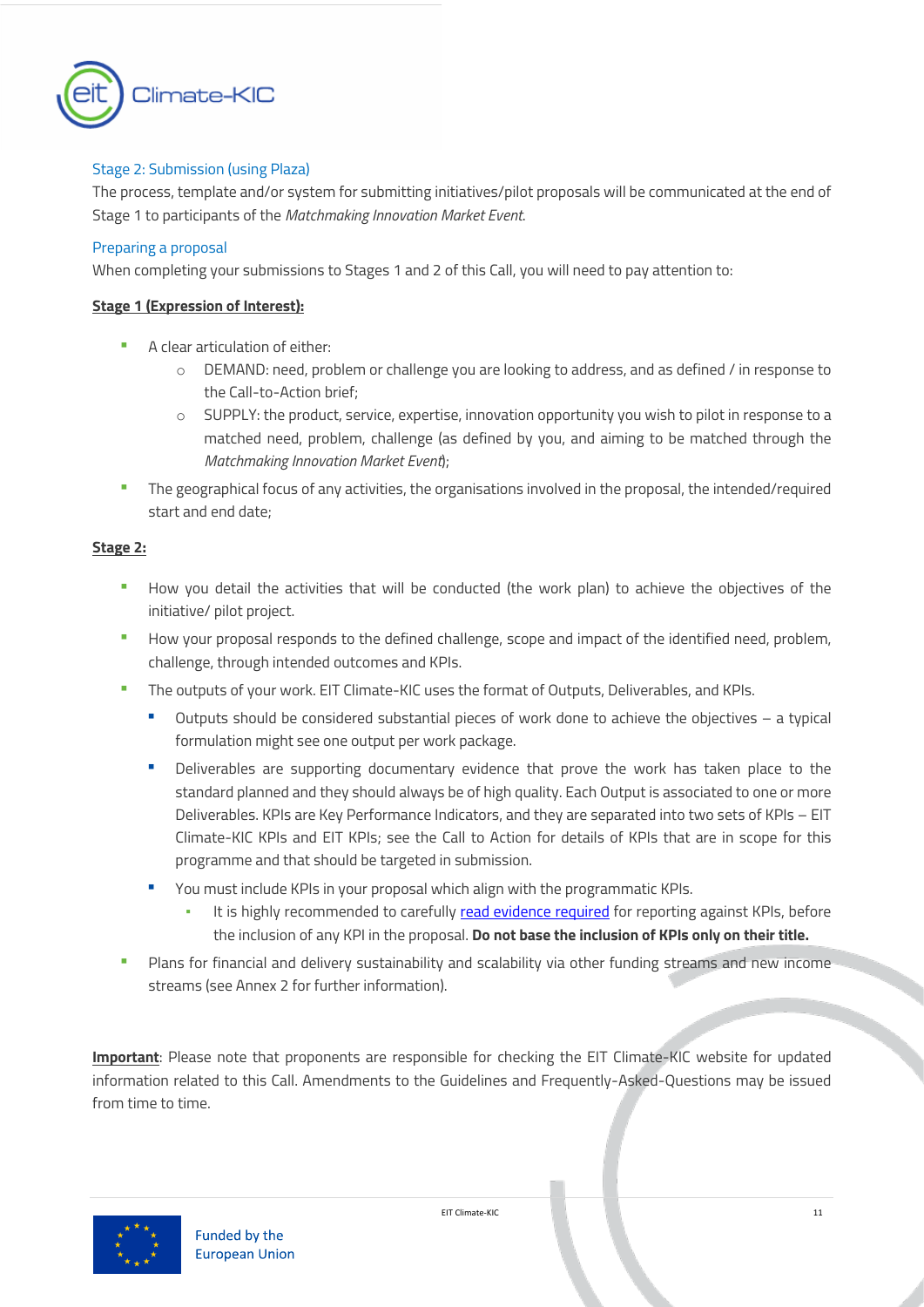

## <span id="page-11-0"></span>Preparing your Budget

When preparing your budget, please consider the details of the different cost categories using the Horizon Europe cost reimbursement rules as a guidance – please consult [this official document](https://ec.europa.eu/info/funding-tenders/opportunities/docs/2021-2027/common/agr-contr/general-mga_horizon-euratom_en.pdf) (Article 6) for further information on eligible cost categories. The budget overview should include the personnel costs (Person Months used to deliver the project by different employment categories), other direct costs (travel subsistence, equipment, goods and services) or possible subcontracting.

## <span id="page-11-1"></span>EIT Reimbursement Rate

## **Please note this applies to Stage 2 of this Call only.**

This section provides a description of EIT Reimbursement Rate, where applicable. As this Call provides for a 100% EIT reimbursement rate, no co-funding is required, however it would be positively reviewed.

The Maximum EIT Reimbursement Rate is applied at the project level and each project is subject to the Maximum EIT Reimbursement Rate as stated in the Eligibility section of this document. **For example:** each proposal may have a maximum EIT Reimbursement Rate of 80%. If you chose to build a consortium and have more than one partner in the proposal you submit, the proposal reimbursement rate must not exceed 80%, though the reimbursement rate can vary per partner.

For example, while the project reimbursement rate must not exceed 80%, individual consortium members can seek up to 100% EIT reimbursement (but others would need to seek lower amounts) i.e.:

- Partner A: 100% EIT Reimbursement  $+$  0% co-funding
- Partner B: 75% EIT Reimbursement + 25% co-funding
- Partner C: 75% EIT Reimbursement + 25% co-funding

| Partner      | EIT Funding Request $(\epsilon)$ | Co-funding $(\epsilon)$ | <b>EIT Reimbursement Rate</b> | Co-funding |
|--------------|----------------------------------|-------------------------|-------------------------------|------------|
| Partner A    | 5,000                            |                         | 100%                          | О%         |
| Partner B    | 15,000                           | 5,000                   | 75%                           | 25%        |
| Partner C    | 10,000                           | 2,500                   | 75%                           | 25%        |
| <b>TOTAL</b> | 30,000                           | 7,500                   | 80%                           | 20%        |

Please refer t[o Managing Performance, Risk, and Fairness in Implementing the EIT Grant](https://www.climate-kic.org/wp-content/uploads/2019/01/Policy-Note-Managing-Performance-Risk-Fairness-in-Implementing-EIT-Grant-v18b.pdf) (please note that this document is in progress [of being updated for Horizon Europe and should be used as guidance\), u](https://www.climate-kic.org/wp-content/uploads/2019/01/Policy-Note-Managing-Performance-Risk-Fairness-in-Implementing-EIT-Grant-v18b.pdf)nder the Finance and Grant Management section of the website.

## <span id="page-11-2"></span>Who Can Apply

This call for proposals is open for applications to both EIT Climate-KIC partners and non-partner organisations. Only duly incorporated companies can apply.

**Important**: Successful proposals are to be funded by the upcoming Horizon Europe funding framework. To be eligible for funding, EIT Climate-KIC partners need to accede to the Horizon Europe Model Grant Agreement.

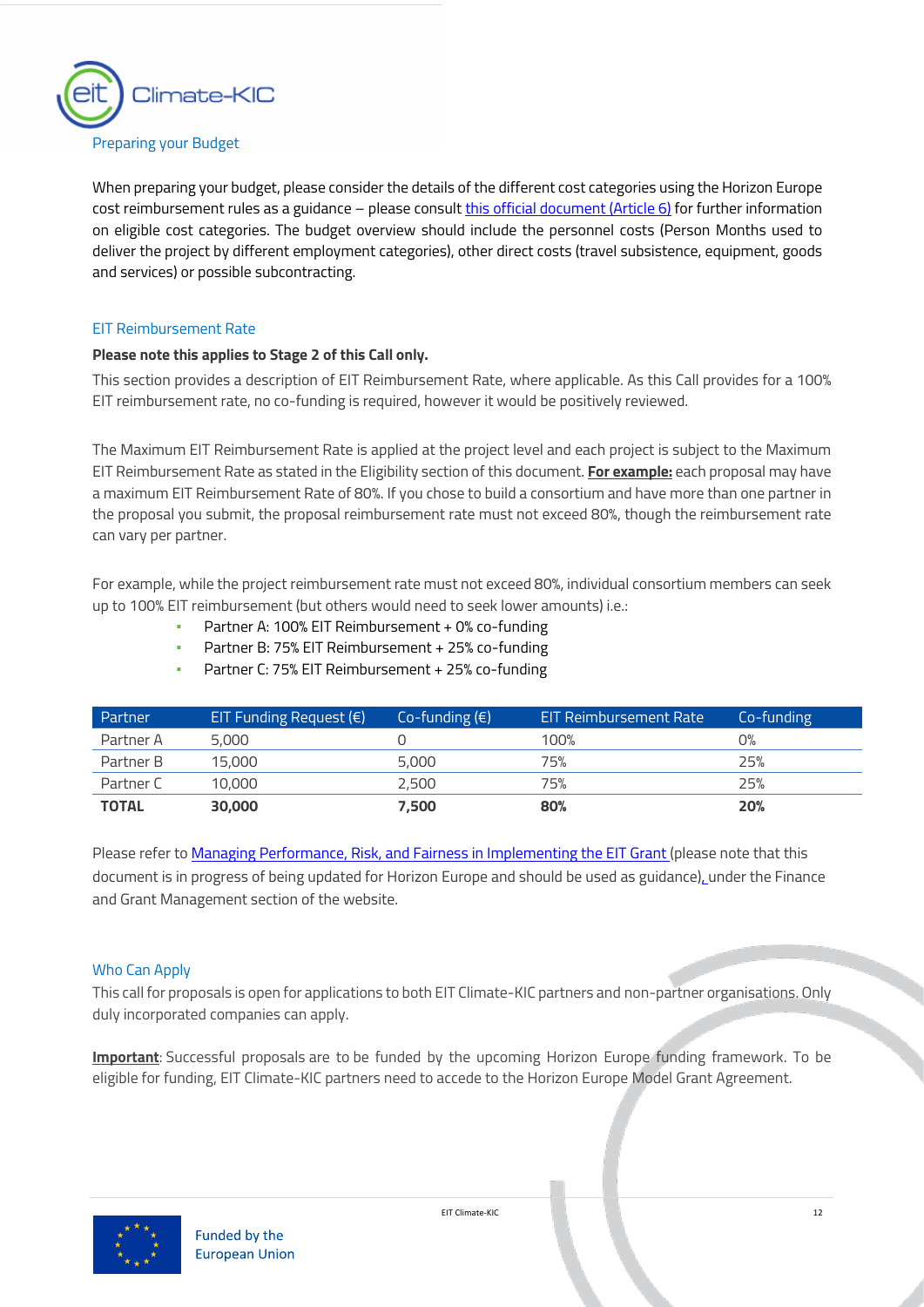

Organisations that have not yet applied for or received partnership status are strongly encouraged to apply. Should such organisations wish to receive EIT-funding, they are welcome to apply for partnership status. Please reach out to the EIT Climate-KIC Community Desk at [communitydesk@climate-kic.org](mailto:communitydesk@climate-kic.org) for further information.

## <span id="page-12-0"></span>Your Data

All registrants are required to accept EIT Climate-KIC's [General Terms and Conditions w](https://www.climate-kic.org/policies/?id=61)hich also includes in particular, our *[Privacy Policy,](https://www.climate-kic.org/policies/privacy-policy/) [Acceptable Use Policy](https://www.climate-kic.org/policies/acceptable-use-policy/)* and *Cookie Policy* and warrant and represent that they have the authority to agree and accept these on behalf of the named organisation. Personal data provided may be processed, including sharing with other organisations, by EIT Climate-KIC and certain sensitive data elements will be visible to other partners or potential partners of EIT Climate-KIC. The named partner organisation or potential partner of EIT Climate-KIC warrants and represents that in providing personal data in connection with the proposal, the data subjects have consented to the provision of this personal data and the processing of it by EIT Climate-KIC in the manner indicated in accordance with our Privacy Policy, and that the partner organisation or potential partner of EIT Climate-KIC provides the personal data in accordance with applicable law.

## <span id="page-12-1"></span>**Confidentiality**

EIT Climate-KIC will treat your proposal confidentially, as well as any related information, data and documents received in accordance with our Privacy Policy or as otherwise indicated throughout the proposal form.

Please pay attention not to attempt to discuss your proposal with persons you believe may act as an independent expert for EIT Climate-KIC.

## <span id="page-12-2"></span>System errors and complaints

#### Proposal submission

If you think that the submission of your proposal was not entirely successful due to a **technical error** on the side of EIT Climate-KIC, you may lodge a complaint through the Community Desk [\(communtydesk@climate-kic.org\)](mailto:communtydesk@climate-kic.org).

For the complaint to be admissible, it must be **filed within 24 hours following that of the Call closure**, ideally as soon as the issue arises to enable submission prior to the deadline.

You should also secure a PDF version of all the parts of your proposal holding a time stamp (file attributes listing the date and time of creation and last modification) that is prior to the call deadline, as well as any proof of the alleged failure (e.g., screenshots). Later in the procedure you may be requested by the team reviewing the case to provide these items. Please note that any information regarding the proposal will be treated in a strictly confidential manner.

To consider your complaint is upheld, the audit trail (application log files and access log files of the IT systems involved) must show that there was indeed a technical problem on EIT Climate-KICs side which prevented you from submitting (or resubmitting) the proposal.

Outcome: You will receive a notification about the outcome of the treatment of your complaint within 48 hours of all evidence being provided. If a decision cannot be reached in this timeframe, you will receive a holding reply. If your complaint is upheld, the files submitted, for which the investigation has demonstrated that technical problems on the EIT Climate-KICs side prevented (re)submitting, will be used as a reference for accepting the proposal for subsequent evaluation. In absence of such documents, the version present in the relevant system will be evaluated.

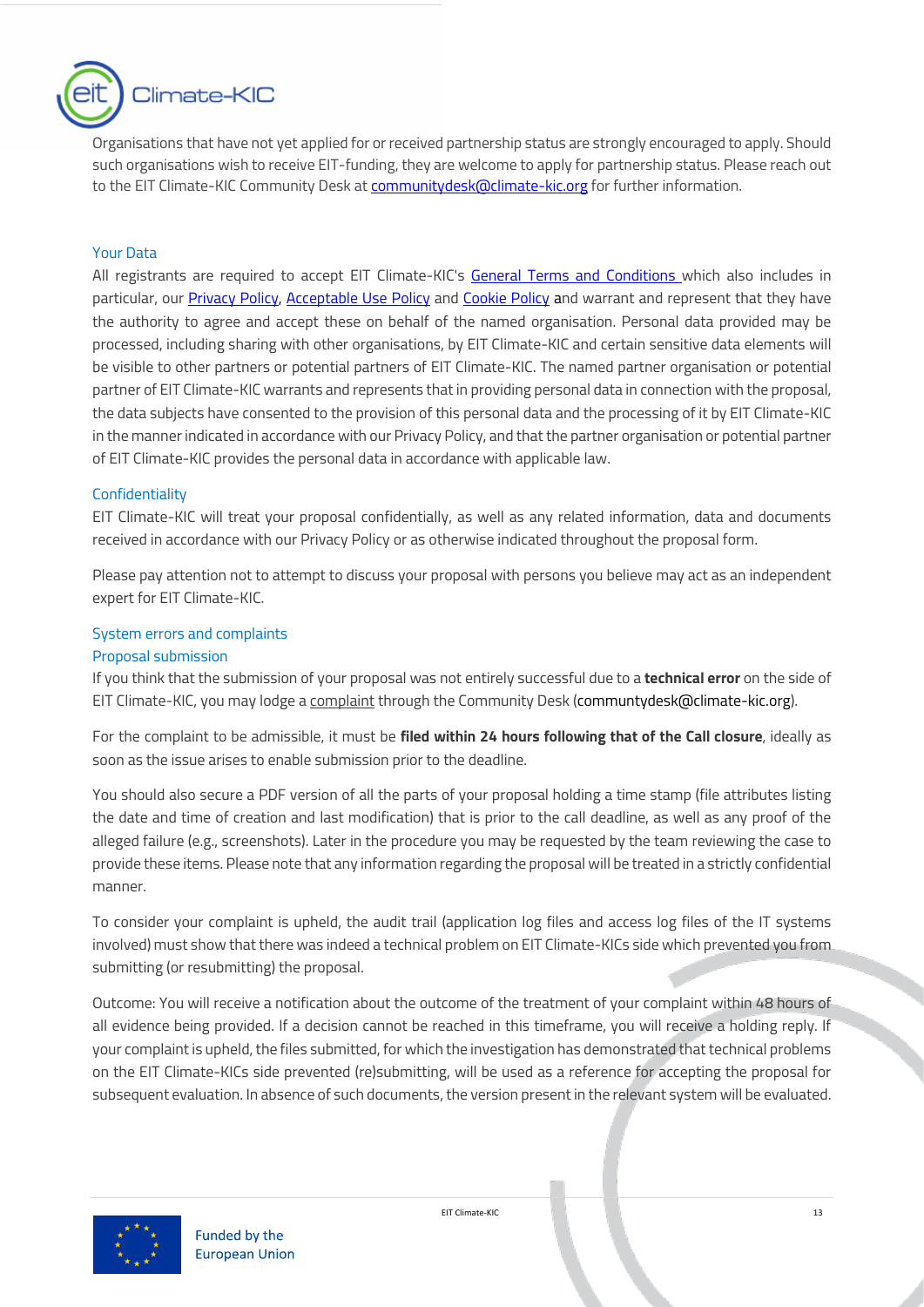

## **Complaints**

Should proponents be dissatisfied with the outcome of the proposal review process please reach out to EIT Climate-KIC's Community Desk (CommunityDesk@climate-kic.org) for information about the Complaints and Appeals processes.

## <span id="page-13-0"></span>**Review Mechanism & Decision-making**

## <span id="page-13-1"></span>Proposal Submissions Assessment – Stage 2

Proposals will be assessed by EIT Climate-KIC teams in areas relevant to our '*[Transformation, In Time'](chrome-extension://efaidnbmnnnibpcajpcglclefindmkaj/https:/www.climate-kic.org/wp-content/uploads/2018/12/Transformation-in-time.pdf)* strategy.

All submissions will be assessed fairly and transparently in the scope of EIT Climate-KIC's Innovation Impact Goals, eligibility, assessment criteria, and the current portfolio.

Applicants must comply with the Ethical Standards and terms included in EIT Climate-KIC Policies [https://www.climate-kic.org/policies/.](https://www.climate-kic.org/policies/) The beneficiaries must avoid any conflict of interest and comply with the principles of transparency, non-discrimination and sound financial management.

The applications in this Call will follow a two-stage submission scheme and be summarily assessed by EIT Climate-KIC teams via an assessment phase for **Stage 2 submissions only**, commensurate with the eligibility and assessment criteria set out in this Call Guidelines document (see below). This phase will involve review and assessment of the proposals, and then a review with an eye for achieving and spread, diversity, and fit across the full spectrum of proposals. Please read the accompanying *Eligibility and Assessment Criteria* for full details on assessment for this Call.

We will then select the projects to support, building a portfolio of initiatives and projects that are high quality and clearly address the goals as described in the call documentation. Subject to meeting the quality threshold, we reserve the right to manage the portfolio to achieve the correct balance of projects and funding.

**All else being equal, a lower EIT Reimbursement Rate (i.e., higher co-funding level) will be favored; please see the assessment and selection criteria.** 

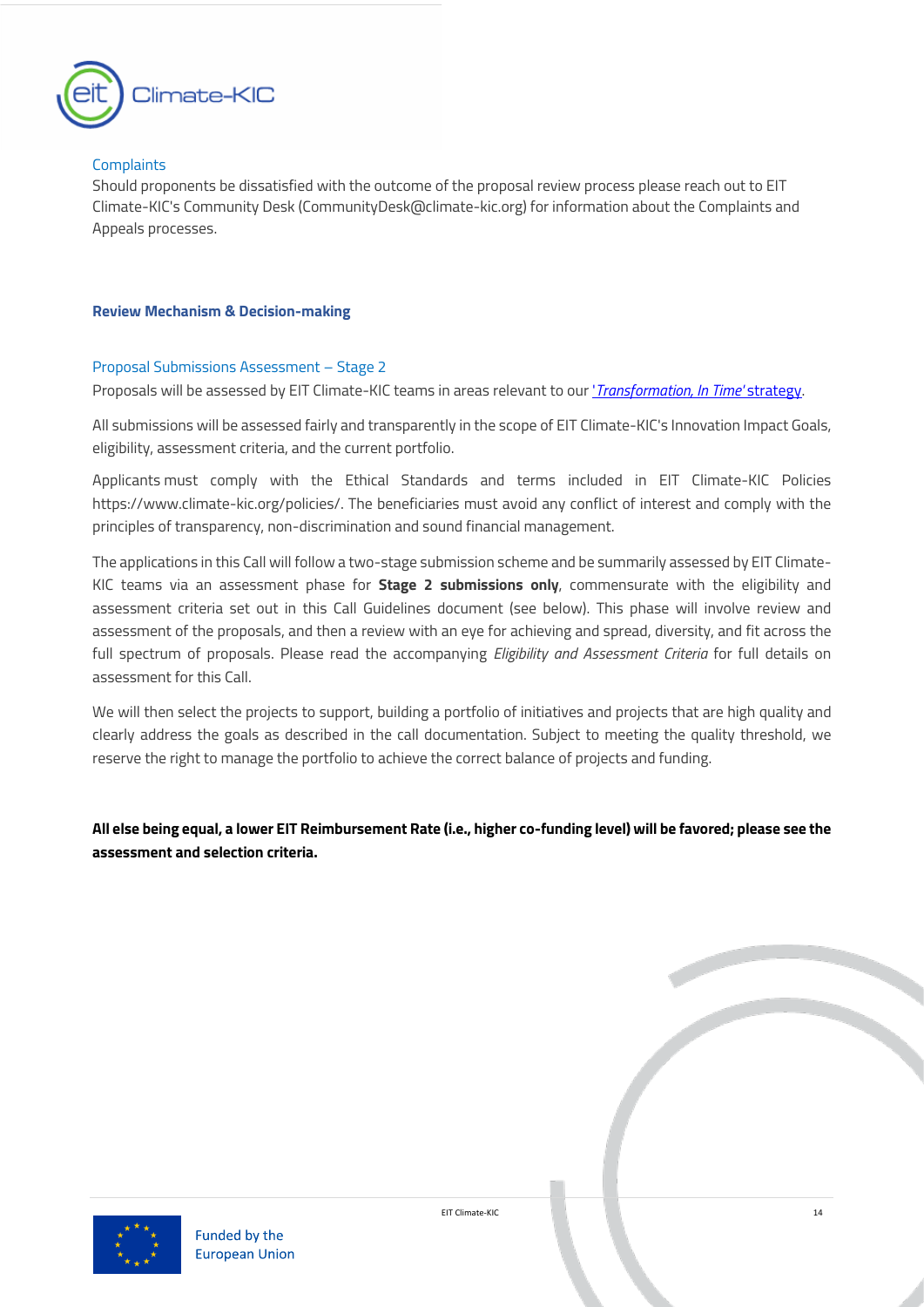

## Eligibility and Assessment Criteria

This Call will follow a **two-stage proposal submission scheme** with one-phase assessment process.

## <span id="page-14-0"></span>**Eligibility**

| <b>Stage</b>                                                                               | <b>Project Type</b>       | MAX.<br><b>DURATIO</b><br>N | <b>EIT</b><br><b>RANGE</b><br><b>REQUES</b><br><b>T</b> Per<br>annum | <b>MAX.EIT</b><br><b>REIMBURSE</b><br><b>MENT RATE</b><br>(total<br>project<br>costs) | MIN. CO-<br><b>FUNDING</b><br>(Total<br>project<br>costs) | <b>OTHER</b>                                                                                                                                                                                                                                                   |
|--------------------------------------------------------------------------------------------|---------------------------|-----------------------------|----------------------------------------------------------------------|---------------------------------------------------------------------------------------|-----------------------------------------------------------|----------------------------------------------------------------------------------------------------------------------------------------------------------------------------------------------------------------------------------------------------------------|
| Stage 1:<br>Expression<br>of Interest -<br>EIT RIS<br>Matchmakin<br>g Innovation<br>Market | Supply EOI<br>Demand EOI  | n/a                         | n/a                                                                  | n/a                                                                                   | n/a                                                       | Expressions of Interest for<br>"Demand" must be based in EIT RIS<br>eligible <sup>6</sup> countries/regions<br>Supply $-$ can be any<br>organisation/consortium across<br>Europe including EIT RIS eligible<br>countries/regions.                              |
| Stage 2:<br>Full<br>Proposal                                                               | Pilot Project<br>Proposal | 31<br>December<br>2022      | 75K-<br>125K                                                         | 100%                                                                                  | O%                                                        | Consortia must be led by eligible EIT<br>RIS partner organisation(s).<br>Pilot Projects must be led by or<br>include Participants in Stage 1 of<br>this Call only.<br>Initiative/Pilot must be for<br>implementation in EIT RIS eligible<br>countries/regions. |

<span id="page-14-1"></span><sup>6</sup>RIS eligible countries: Bulgaria, Croatia, Cyprus, Czech Republic, Estonia, Greece, Hungary, Italy, Malta, Latvia, Lithuania, Poland, Portugal, Romania, Slovakia, Slovenia, Spain

Horizon Europe Associated Countries: Montenegro, Republic of North Macedonia, Serbia, Turkey, Ukraine

Outermost Regions: Guadeloupe, French Guiana, Réunion, Martinique, Mayotte and Saint-Martin (France), the Azores and Madeira (Portugal), and the Canary Islands (Spain)

Organisations located in Third Countries will only be eligible to receive EIT contributions if the country that they are located in associates. Please review any restrictions and conditions that may pertain to the relevant countries, along with the current status of the Association Agreement negotiations. EIT Climate-KIC especially welcomes and encourages applications coming from those geographical areas where ecosystem development activities remain limited.

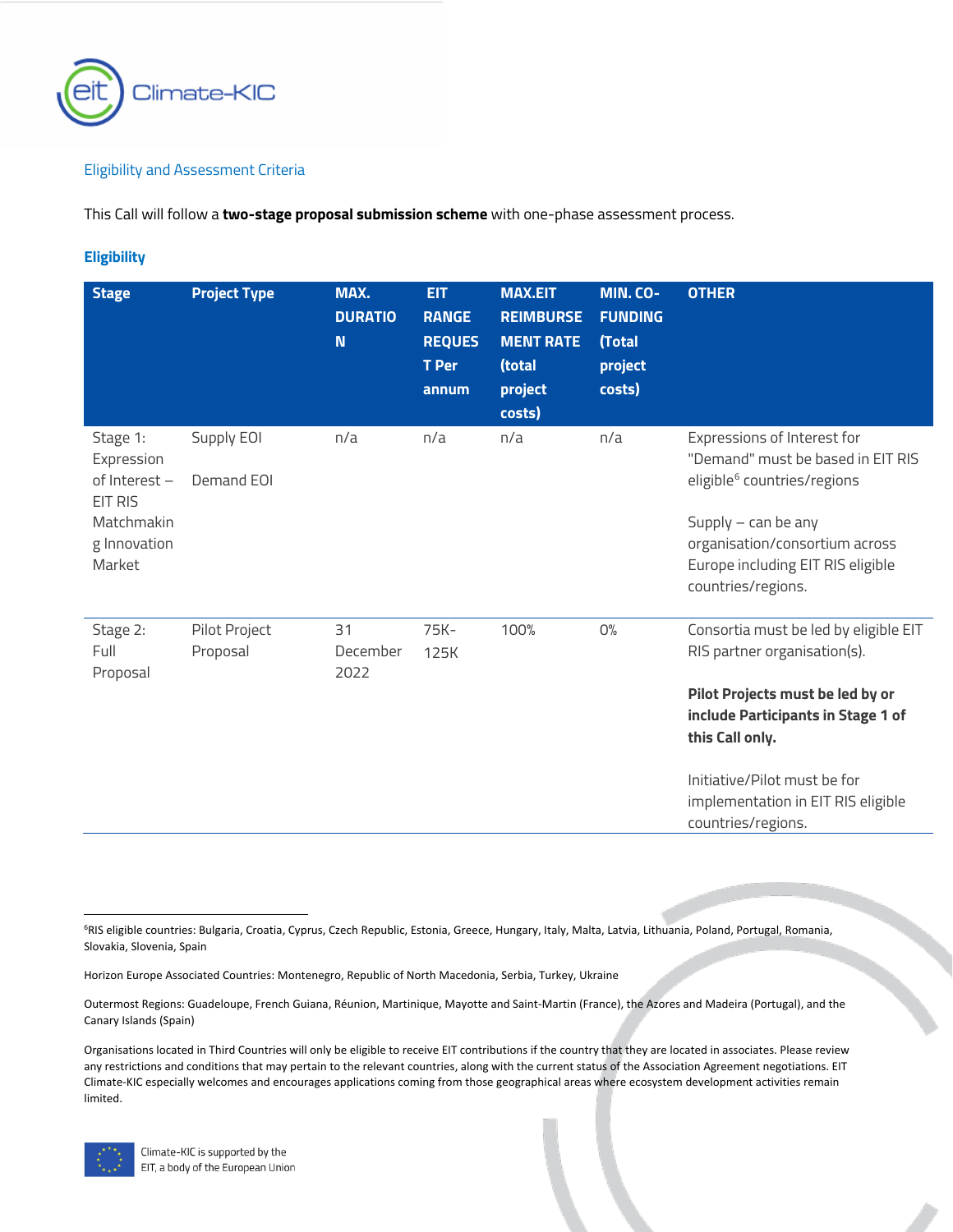

#### **Specific Application Process**

- There will be a **two-stage application process**, where applicants must apply to participate in Stage 1 in order to be eligible for Stage 2. In both stages, only EOIs/proposals submitted by the deadline will be considered for participation and funding, respectively.
- Please refer to these proposal guidelines when preparing and submitting a proposal.

## **Timeline**

- The deadline for submitting an expression of interested (Stage 1) is: **15 June 2022, 18.00 CEST**
- The deadline for submitting a Pilot Project proposal (Stage 2) is: **27 July 2022, 18.00 CEST**
- The final outcomes and feedback will be communicated **latest by 3 August 2022.**
- The earliest project start date is therefore **3 August 2022.**

## **Assessment Criteria**

Stage 2 Assessment criteria is applied to proposed initiatives/pilot project received following the conclusion of Stage 1 (Expression of Interest and the Matchmaking Innovation Market event). The outcome of this assessment leads to EIT grant funding to support the implementation of selected and eligible Pilot Projects up to 31 December 2021.

#### Evaluation scale:

In relation to each of the criteria below, the score ranges from 0 to 5 according to the following scale:

| Score | <b>Description</b>                                                                                         |
|-------|------------------------------------------------------------------------------------------------------------|
| 0     | Proposal fails to address the criterion or cannot be assessed due to missing or incomplete information.    |
|       | Poor. The criterion is inadequately addressed or there are serious inherent weaknesses.                    |
|       | Fair. The proposal broadly addresses the criterion, but there are significant weaknesses.                  |
| З     | Good. The proposal addresses the criterion well, but a number of shortcomings are present.                 |
| 4     | Very good. The proposal addresses the criterion very well, but a small number of shortcomings are present. |
| 5     | Excellent. The proposal successfully addresses all relevant aspects of the criterion. Any shortcomings are |
|       | minor.                                                                                                     |

Proposals not reaching a minimum of 2 points per criteria will not progress to the final selection stage. Each criterion can score a maximum of 5 points. The minimum score a proposal requires to be granted is 30 out of 50.

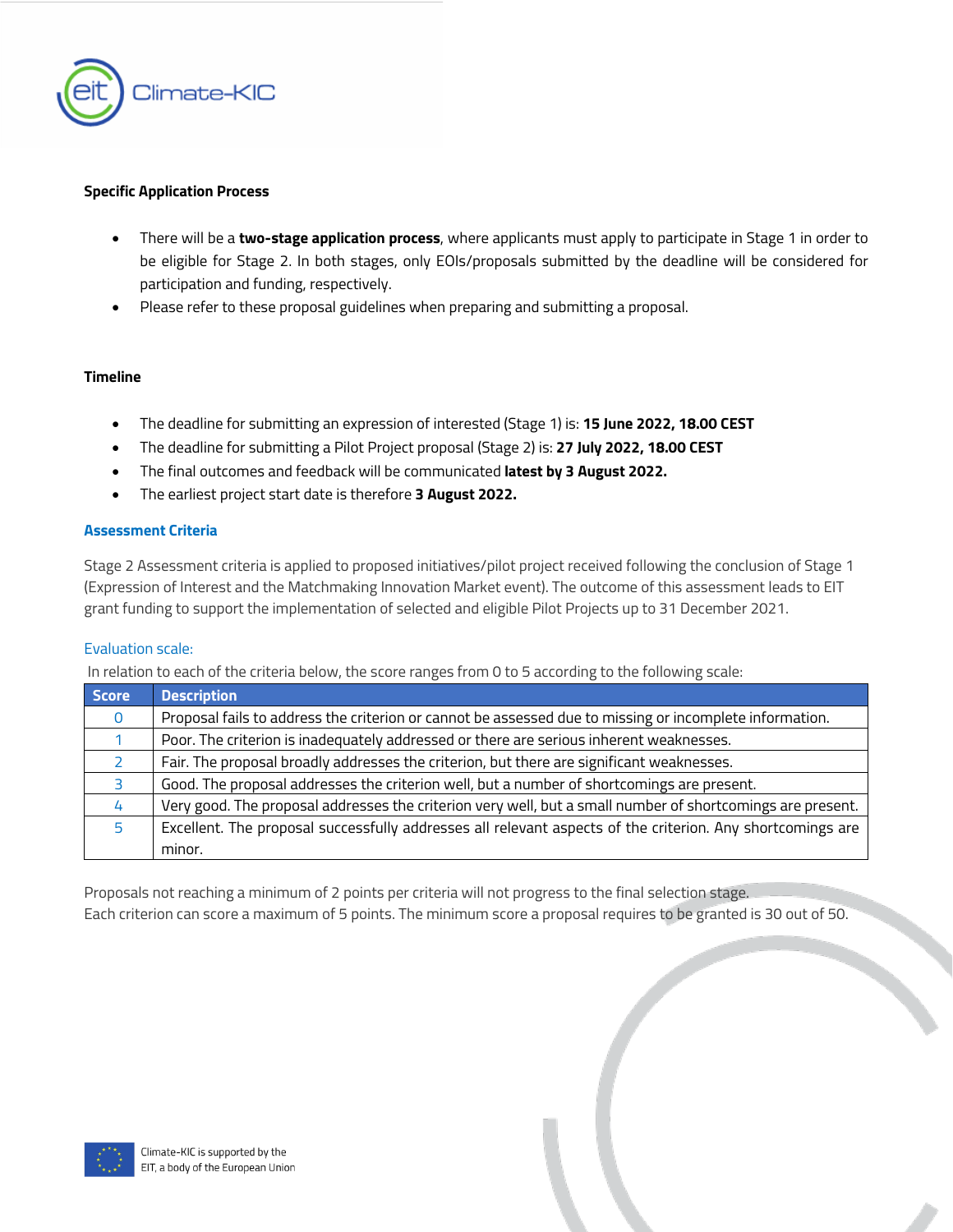

|                             | <b>Criteria</b>                                                                                                                                                                                                                                                                                                                                                                                                                                                                                                                                                                                                                                                                                            |
|-----------------------------|------------------------------------------------------------------------------------------------------------------------------------------------------------------------------------------------------------------------------------------------------------------------------------------------------------------------------------------------------------------------------------------------------------------------------------------------------------------------------------------------------------------------------------------------------------------------------------------------------------------------------------------------------------------------------------------------------------|
| CHALLENGE<br>(10 points)    | <b>Criterion 1:</b><br><b>Strategic fit</b><br>Does the proposal convey how it aims to identify or address the challenges and needs of the Demand<br>(RIS city, regional governments, policy makers, industry players, etc.) with this innovation?<br>Does the proposal engage organisations from different parts of society (government, academia,<br>industry and civil society)? (EIT Knowledge Triangle Integration (KTI))<br><b>Criterion 2:</b><br><b>Demand Assessment</b><br>To what extent are Demand representatives expressing interest in the innovation? (Letter of support,<br>letter of engagement, in-kind contribution)<br>Are the Demand representatives leading the project consortium? |
| <b>SCOPE</b><br>(20 points) | <b>Criterion 3:</b><br><b>EU dimension</b><br>Do the consortium and proposed activities have a high degree of geographical diversity that is relevant<br>for the project?<br>Does the consortium engage at least two entities in two different European countries?<br><b>Criterion 4:</b><br>Results, dissemination and communication plan<br>Does the proposal contain a plan for how results/outcomes will be disseminated, publicly and to<br>relevant parties?<br>Are the proposed measures to exploit and disseminate the project results and to communicate the<br>project effectively?                                                                                                              |
|                             | Is consideration given to how the results and learnings inform further action?<br><b>Criterion 5:</b><br>Quality and efficiency of the implementation<br>Does the workplan have the quality and effectiveness, risk assessment and adequacy of effort<br>allocated to the work packages, as well as overall resources?<br>Does the consortium have the necessary experience and do the participants have the necessary<br>capacity to undertake the project?<br><b>Criterion 6:</b><br><b>Value for money</b><br>How well is the funding spent on activities directly linked to achieving the project objectives?<br>Is there co-funding offered to match the EIT funding? If yes, how much?               |